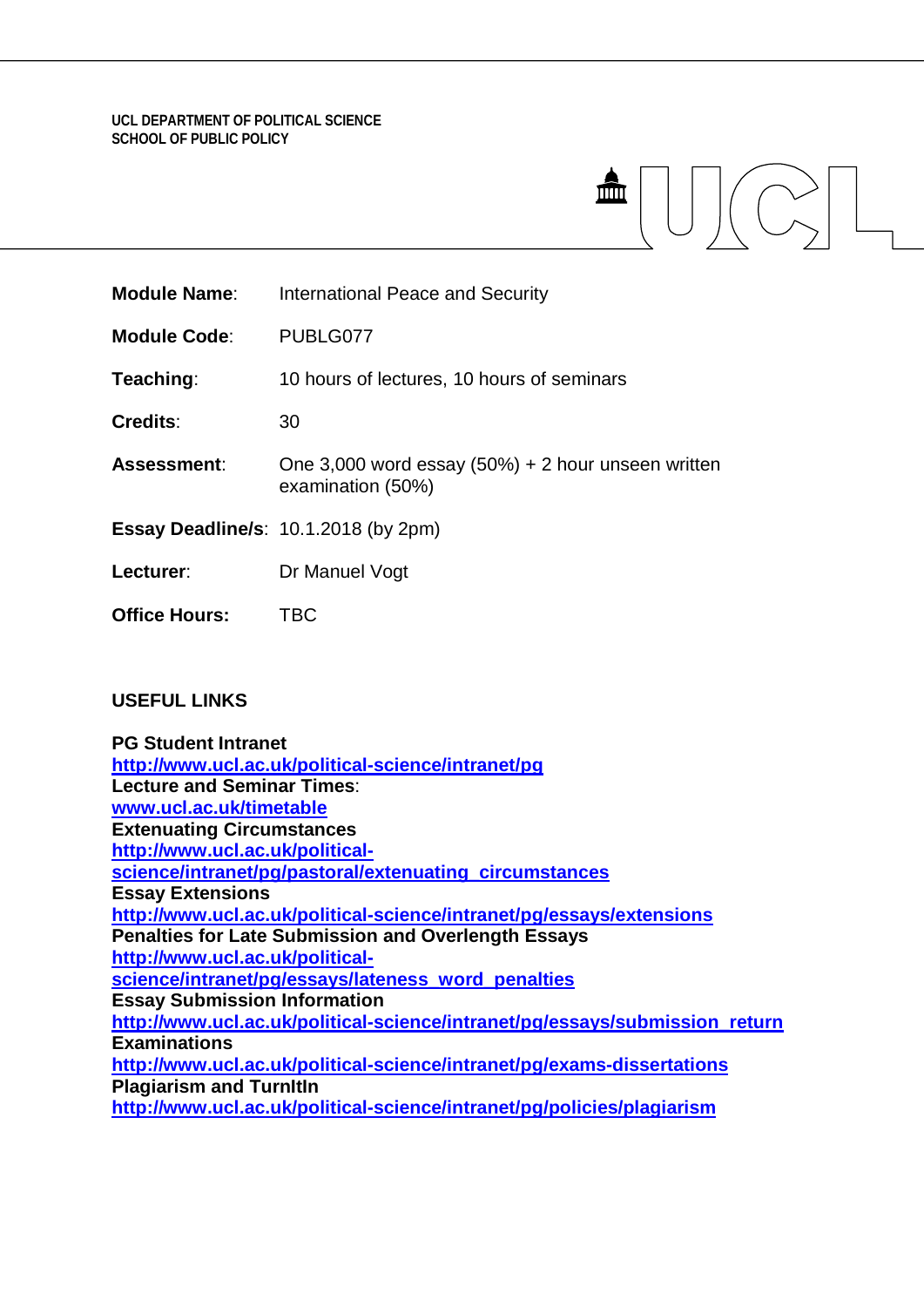# **Overview and Objectives**

The module will introduce you to major themes and debates in the contemporary study of international security, peace and conflict. We will survey a range of issues, including the causes and management of inter-state warfare, terrorism, civil wars, and violence against civilians.

By the end of the module, you should have a good overview of the literature in contemporary security studies. You should also have acquired a set of conceptual tools that can be used for analyzing the causes of violent conflict, the sources of international stability and instability, and the mechanisms of international conflict management and conflict resolution. In addition, you should be familiar with the main issues confronting contemporary policy-makers in the field of international security, and be equipped to conduct independent research on contemporary security issues and debates.

# **Classroom Policy**

The classroom is one of the most important places to learn, engage, develop ideas, and communicate. We should all aim to establish an environment that enhances the academic experience. There are some basic principles we should embrace: 1. Turn o ff all electronic devices. Please let me know in advance if you want to use an electronic device to take notes. 2. Arrive on time.

# **Communication**

The classroom is the best place to raise questions which are relevant for everybody in the class. The best time to ask short questions that might not be relevant for everybody is after class. The office hours should be dedicated to discuss more indepth questions and your research project. Unlike other modes of communication, this face-to-face setting allows for interactive discussions, including the possibility to ask questions of clarification. Given these clear advantages, we will not reply to emails that could be resolved (1) in class, (2) after class, or (3) during office hours. If you need to email us about absences from class, please make sure you include the course number and full name in the subject line.

# **Beyond class activities**

UCL has many interesting talks and seminars that pertain to the topics of the class. We will make you aware of interesting events as they come up. A regular seminar that you might want to attend is the Department Seminar. We will notify you on the specific dates as they are published.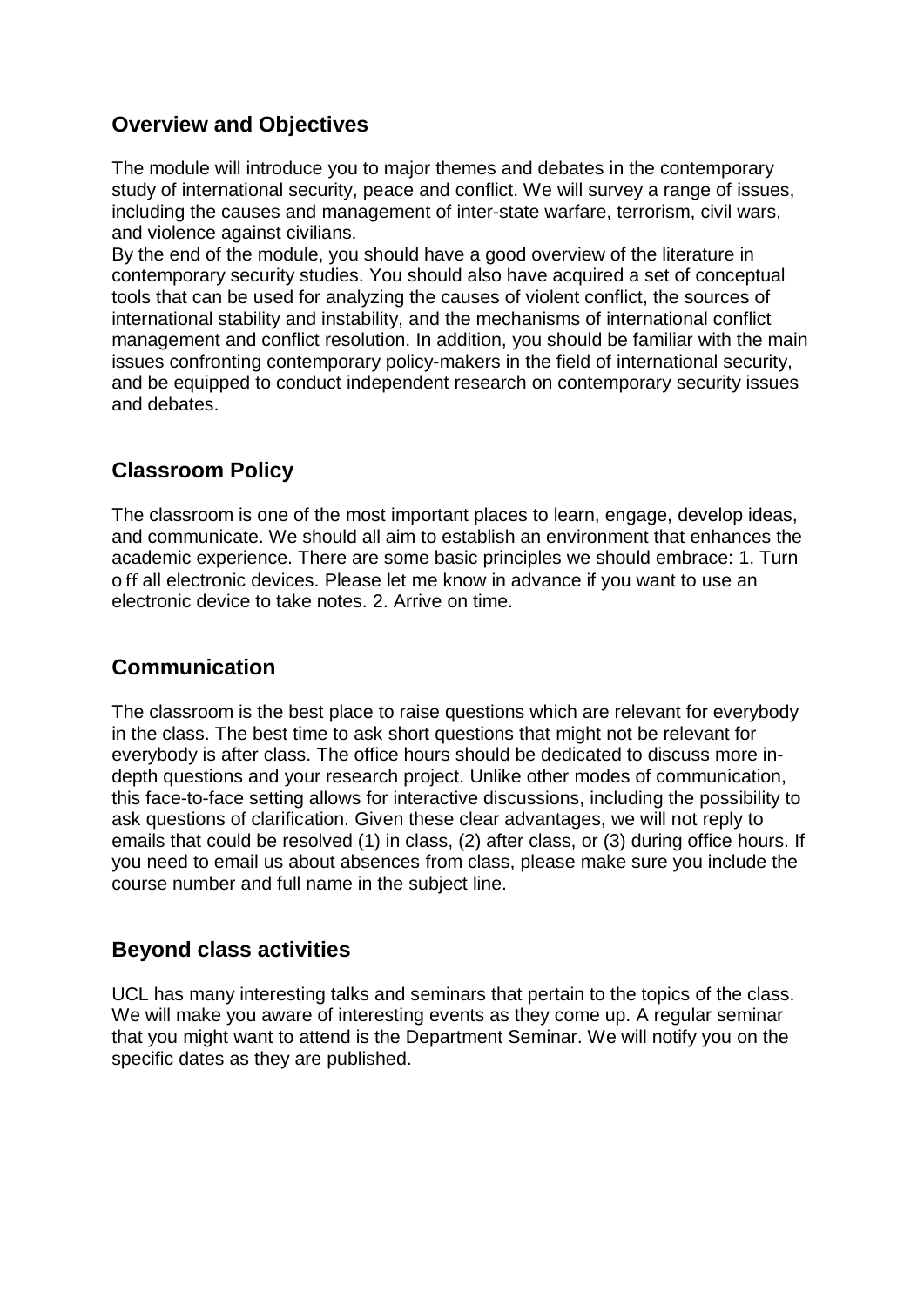# **Required Text**

Please purchase the following book. This is a good primer for the class and covers some of the essential insights.

• Frieden, J. A., Lake, D. A., and Schultz, K. A. (2013). *World politics: Interests, interactions, institutions*. WW Norton New York.

# **Course Outline**

#### **Week 1: Introduction and Overview**

During this week we will look at trends in international conflict and identify threats to international security as well as establish the course's working definitions for central concepts such as war and peace.

*Core readings*:

– Frieden, J. A., Lake, D. A., and Schultz, K. A. (2013). *World politics: Interests, interactions, institutions*. WW Norton New York. Introduction.

– Cederman, L.-E. and Vogt, M. (Forthcoming). Dynamics and Logics of Civil War. *Journal of Conflict Resolution*.

– Kalyvas, S. N. (2006). *The Logic of Violence in Civil War*. Cambridge University Press, Cambridge. Pp. 1-31.

– Pettersson, T. and Wallensteen, P. (2015). Armed conflicts, 1946-2014. *Journal of Peace Research* 52(4):536-550.

*Supplementary readings*:

- **–** Mitchell, S., Diehl, P., and Morrow, J. (2012). *Guide to the Scientific Study of International Processes*. Guides to International Studies. Wiley. Chapter 1.
- **–** Galtung, J. (1969). Violence, peace and peace research. *Journal of Peace Research*, 5(3):67–91.
- **–** Bremer, S. A. and Cusack, T. R. (1995). *The Process of War: Advancing the Scientific Study of War*. Gordon and Breach, Luxembourg and Philadelphia, PA.
- **–** Levy, J. S. (2002). War and peace. In Carlsnaes, W., Risse, T., and Simmons, B. A., editors, *Handbook of International Relations*. Sage, London.
- **–** Holsti, K. J. (1996). *The state, war, and the state of war*. Cambridge University Press, Cambridge (Chapters 1-3).
- **–** van Evera, S. (1999). *Causes of War. Power and the Roots of Conflict*. Ithaca.
- **–** Mead, M. (1990). Warfare is only an invention-not a biological necessity. In Vasquez, J. A., editor, *Classics of International Relations*. Engewood Cliffs, 2nd edition.

#### **Week 2: A strategic perspective to international security**

What does it mean to be strategic? We explore different ways in which individuals and states can be strategic and how we can represent these strategic relationships in a principled and coherent way. In this week we especially focus on bargaining approaches to conflict, identifying three core mechanisms by which conflict can occur: information problems, commitment problems, and issue indivisibility.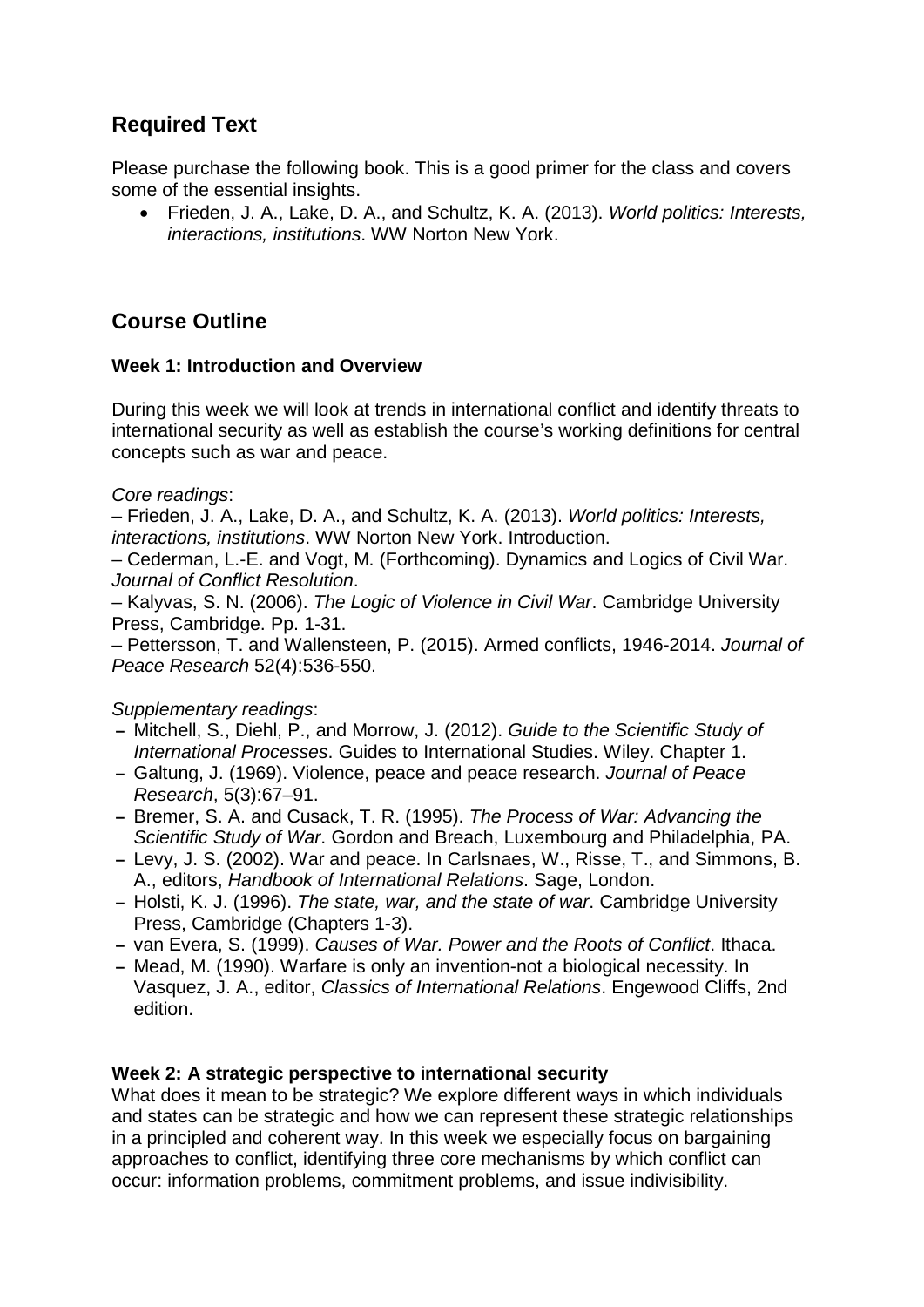*Core readings*:

- **–** Frieden, J. A., Lake, D. A., and Schultz, K. A. (2013). *World politics: Interests, interactions, institutions*. WW Norton New York. Chapter 2.
- **–** Fearon, J. D. (1995). Rationalist explanations for war. *International Organization*, 49(3):379–414.
- **–** Powell, R. (2002). Bargaining theory and international conflict. *Annual Review of Political Science*, 5:1–30.
- **–** Hassner, R. (2003). To halve and to hold: Conflicts over sacred space and the problem of indivisibility. *Security Studies*, 12(4):1–33.

*The following readings are part of a larger debate. Read the piece by Walt first.*

- **–** Walt, S. M. (1999b). Rigor or rigor mortis? Rational choice and security studies. *International Security*, 23(4):5–48.
- **–** Martin, L. L. (1999). The contributions of rational choice: a defense of pluralism. *International Security*, 24(2):74–83.
- **–** Niou, E. M. and Ordeshook, P. C. (1999). Return of the luddites. *International Security*, 24(2):84–96.

- **–** Schelling, T. C. (1960). *The strategy of conflict*. Havard University Press, Cambridge, MA. Pp. 1-52.
- **–** Walter, Barbara F. 1997. The Critical Barrier to Civil War Settlement. *International Organization* 51 (3):335-364.
- **–** Lake, D. A. and Powell, R. (1999). International relations: A strategic-choice approach. In Lake, D. A. and Powell, R., editors, *Strategic choice and international relations*, pp. 3–38. Princeton University Press, Princeton.
- **–** Kydd, A. H. (2005). *Trust and mistrust in international relations*. Princeton University Press. Chapter 4.
- **–** Powell, R. (1999). The modeling enterprise and security studies. *International Security*, 24(2):97–106.
- **–** Walt, S. M. (1999a). A model disagreement. *International Security*, 24(2):115– 130.
- **–** Fearon, J. D. and Wendt, A. (2002). Rationalism v. constructivism: A skeptical view. In Carlsnaes, W., Risse, T., and Simmons, B. A., editors, *Handbook of International Relations*. Sage, London.
- **–** Waltz, K. N. (1979). *Theory of International Politics*. Addison-Wesley, Reading. Chapter 6.
- **–** Frieden, J. A., Lake, D. A., and Schultz, K. A. (2013). *World politics: Interests, interactions, institutions*. WW Norton New York. Chapter 3.
- **–** Wagner, R. H. (2000). Bargaining and war. *American Journal of Political Science*, 44(3):469–484.
- **–** Blainey, G. (1973). *The causes of war*. The Free Press, New York.
- **–** Jervis, R. (1976). *Perception and misperception in international politics*, volume 49. Princeton, NJ: Princeton University Press. Pp. 1-31.
- **–** Smith, A. and Stam, A. C. (2004). Bargaining and the nature of war. *Journal of Conflict Resolution*, 48(6):783–813.
- **–** Fey, M. and Ramsay, K. W. (2007). Mutual optimism and war. *American Journal of Political Science*, 51(4):738–754.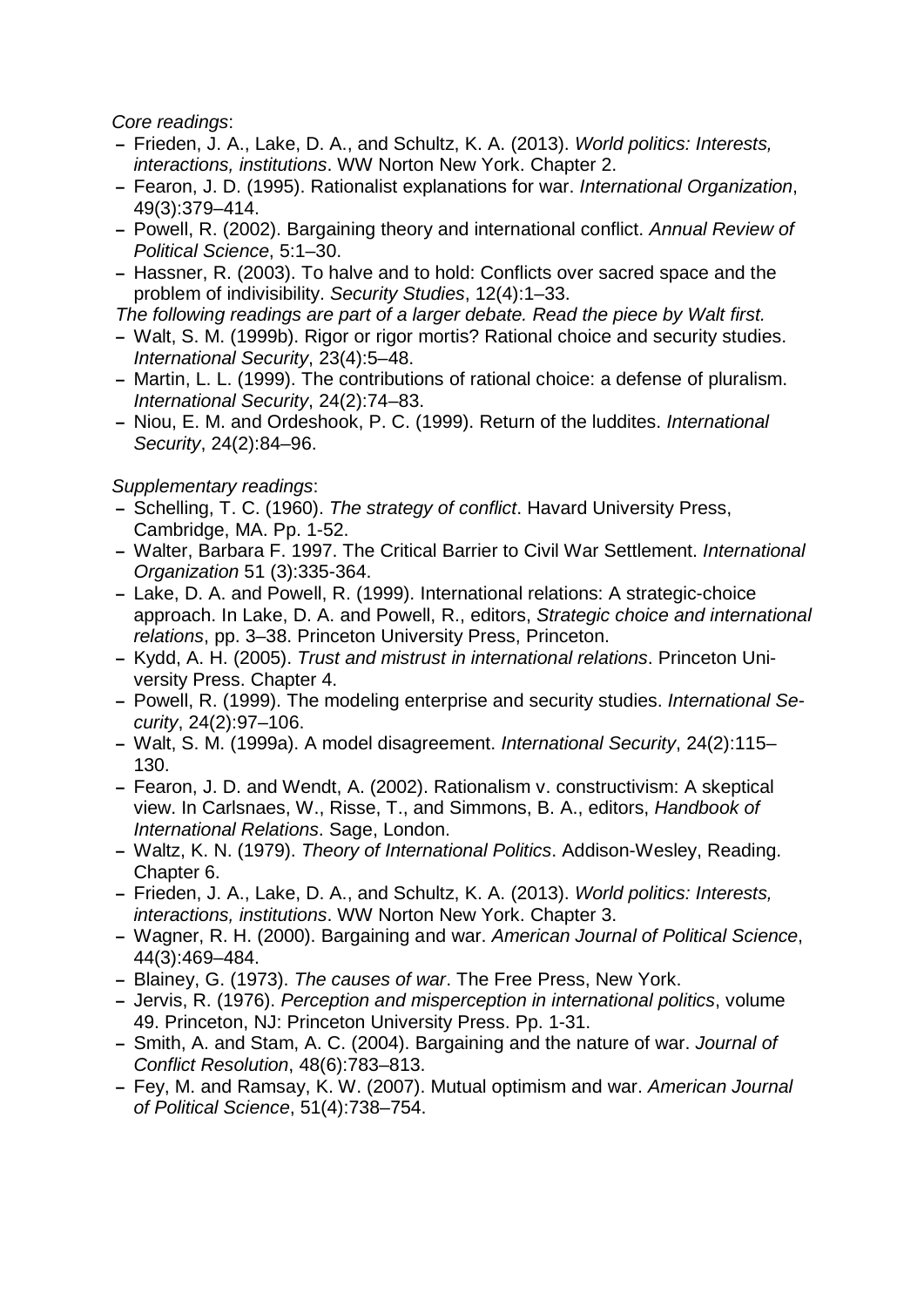### **Week 3: Ethnicity, Nationalism, and War**

In this week we will extend our theoretical perspective to the role of (ethno- )nationalism as a driving force of both international and intra-state warfare in the modern era.

### *Core readings*:

- **–** Weiner, M. (1971). The Macedonian Syndrome: An Historical Model of International Relations and Political Development. *World Politics* 23(4):665-683.
- **–** Miller, B. (2007). *States, Nations, and the Great Powers: The Sources of Regional War and Peace*. Cambridge, UK: Cambridge University Press. Chapter 2.
- **–** Wimmer, A. and Min B. (2006). From Empire to Nation-State: Explaining Wars in the Modern World, 1816–2001. *American Sociological Review* 71(6):867-897.
- **–** Mansfield, E. D. and Snyder J. (2002). Democratic Transitions, Institutional Strength, and War. *International Organization* 56(2):297 - 337.
- **–** Mann, M. (1999). The Dark Side of Democracy: The Modern Tradition of Ethnic and Political Cleansing. *New Left Review* 235:18-44.

### *Supplementary readings*:

- **–** Gellner, E. (1983). Nations and Nationalism. Oxford: Blackwell Publishing. Chapters. 1, 5, and 7.
- **–** Gurr, T. R., Harff B., Marshall, M. G., and Scarritt, J. R. (1993). *Minorities at Risk: A Global View of Ethnopolitical Conflicts*. Washington, D.C.: United States Institute of Peace Press.
- **–** Vogt, M. (Forthcoming). Ethnic Stratification and the Equilibrium of Inequality: Ethnic Conflict in Post-colonial States. *International Organization*.
- **–** Gagnon, V. P. (1994-1995). Ethnic Nationalism and International Conflict: The Case of Serbia. *International Security* 19(3):130-166.
- **–** Saideman, S. M. (1997). Explaining the International Relations of Secessionist Conflicts: Vulnerability Versus Ethnic Ties. *International Organization* 51(4):721- 753.
- **–** Shelef, N. G. (2016). Unequal Ground: Homelands and Conflict. *International Organization* 70(01):33-63.
- **–** Goemans, H. E., and Schultz, K. A. (2016). The Politics of Territorial Claims: A Geospatial Approach Applied to Africa. *International Organization* 71(01):31-64.
- **–** Wimmer, A. (1997). Who Owns the State? Understanding Ethnic Conflict in Post-Colonial Societies. *Nations and Nationalism* 3(4):631-665.
- **–** Hechter, M. (1975). *Internal Colonialism: The Celtic Fringe in British National Development, 1536-1966*. Berkeley: University of California Press.
- **–** Hobsbawm, E. J. (1992). *Nations and Nationalism Since 1780: Programme, Myth, Reality*. Cambridge, UK: Cambridge University Press.
- **–** Denny, E. K., and Walter, B. F. 2014. Ethnicity and Civil War. *Journal of Peace Research* 51(2):199-212.

#### **Week 4: Conditions for war: Collective Action Problems, Principal Agent, and Contest**

An important aspect of security relations are collective action problems. This week's session discusses how they arise at different levels of analysis. We also examine how delegation and competition induce strategic behavior that affects conflict processes.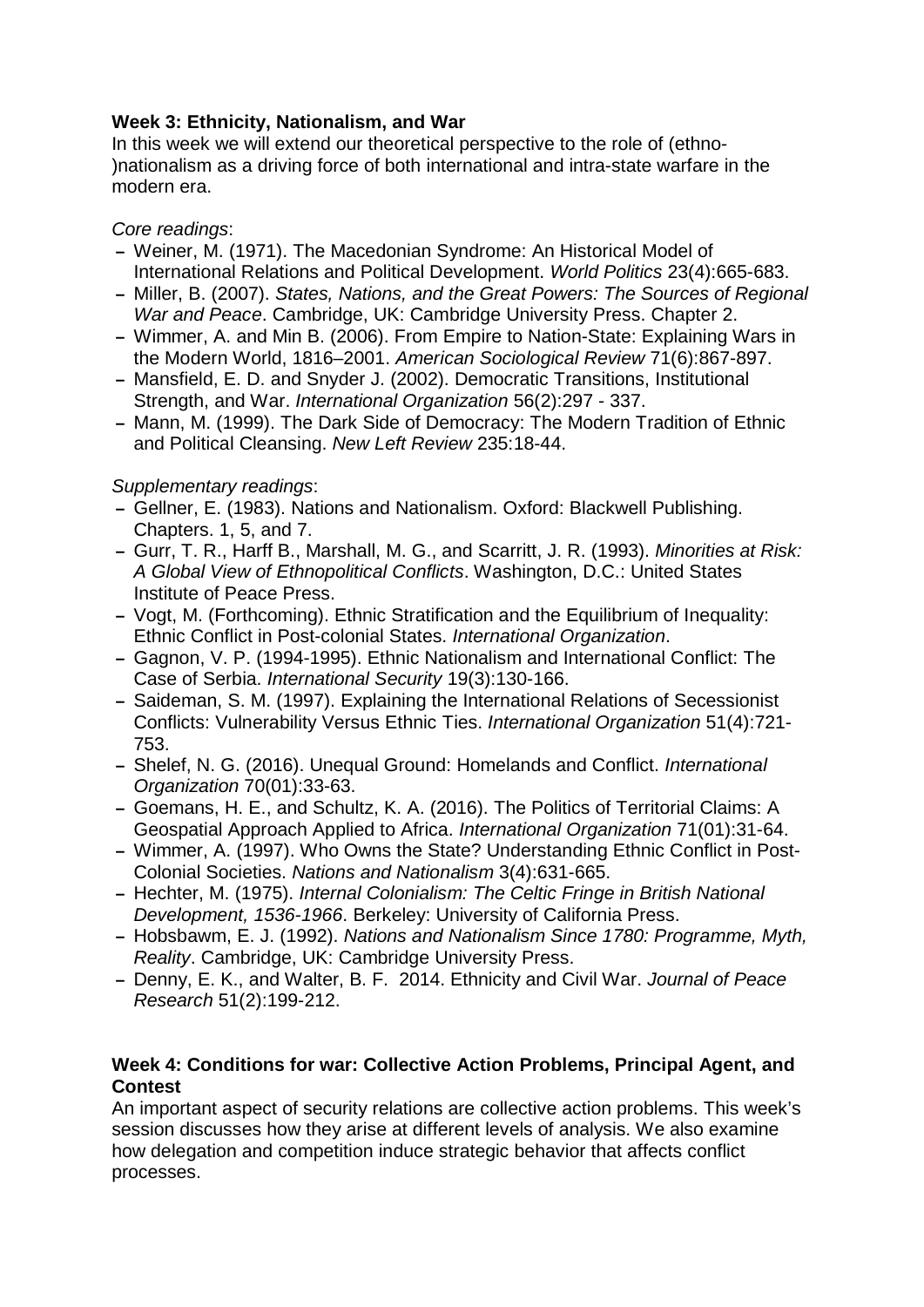#### *Core readings*:

- **–** Tilly, C. (1978). *From Mobilization to Revolution*. New York: McGraw-Hill. Chapters 3-4.
- **–** Lichbach, M. I. (1994). Rethinking rationality and rebellion theories of collective action and problems of collective dissent. *Rationality and Society*, 6(1):8–39.
- **–** Kalyvas, S. N. and Kocher, M. A. (2007). How free is free riding in civil wars?: Violence, insurgency, and the collective action problem. *World Politics*, 59(02):177– 216.
- **–** Salehyan, I. (2010). The delegation of war to rebel organizations. *Journal of Conflict Resolution*.

*Supplementary readings*:

- **–** Olson, M. (1965). *The logic of collective action: Public goods and the theory groups*. Harvard University Press, Cambridge.
- **–** Lichbach, M. I. (1995). *The Rebel's Dilemma*. University of Michigan Press, Ann Arbor.
- **–** Gates, Scott. 2002. Recruitment and Allegiance: The Microfoundations of Rebellion. *Journal of Conflict Resolution* 46(1):111-130.
- **–** Humphreys, M. and Weinstein J. M. (2008). Who Fights? The Determinants of Participation in Civil War. *American Journal of Political Science* 52(2):436–455.
- **–** Wucherpfennig, J., Metternich, N. W., Cederman, L.-E., and Gleditsch, K. S. (2012). Ethnicity, the state, and the duration of civil war. *World Politics*, 64(1):79– 115.
- **–** Siegel, D. A. (2011). When does repression work? Collective action in social networks. *The Journal of Politics*, 73(04):993–1010.
- **–** Wood, E. J. (2003). *Insurgent Collective Action and Civil War in El Salvador*. Cambridge: Cambridge University Press.
- **–** Petersen, R. D. (2002). *Understanding Ethnic Violence: Fear, Hatred, and Resentment in Twentieth-Century Eastern Europe*. Cambridge: Cambridge University Press.
- **–** Staniland, P. (2012). Organizing Insurgency: Networks, Resources, and Rebellion in South Asia. *International Security* 37(1):142–177.

#### **Week 5: International Conflict**

Having laid out the conceptual foundations, we examine how they can be applied to particular forms of conflict, starting this week with international conflict. Among others, we examine the theory of democratic peace.

#### *Core readings*:

- **–** Oneal, J. R., Oneal, F. H., Maoz, Z., and Russett, B. (1996). The liberal peace: Interdependence, democracy, and international conflict, 1950-85. *Journal of Peace Research*, 33(1):11–28.
- **–** Fearon, J. D. (1994). Domestic political audiences and the escalation of international disputes. *American Political Science Review*, 88(03):577–592.
- **–** Weeks, J. L. (2008). Autocratic audience costs: Regime type and signaling resolve. *International Organization*, 62(01):35–64.
- **–** Chiozza, G. and Goemans, H. E. (2004). International conflict and the tenure of leaders: Is war still ex post inefficient? *American Journal of Political Science*, 48(3):604– 619.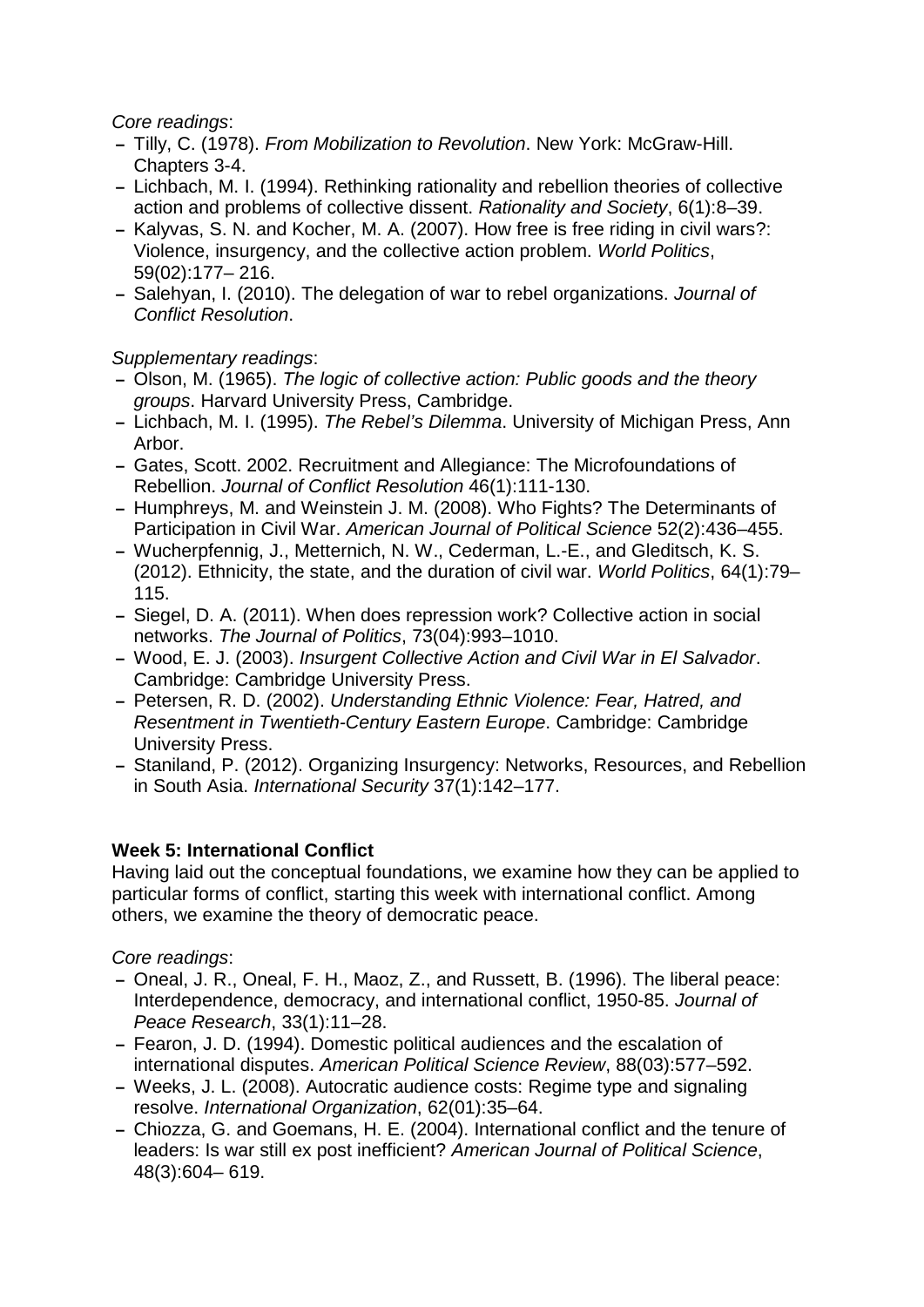**–** Reed, W. (2003). Information, power, and war. *American Political Science Review*, 97(4):633–641.

#### *Supplementary readings*:

- **–** Hegre, H. (2014). Democracy and Armed Conflict. *Journal of Peace Research* 51(2):159-172.
- **–** Gartzke, E., Li, Q., and Boehmer, C. (2001). Investing in the Peace: Economic Interdependence and International Conflict. *International Organization* 55(2):391- 438.
- **–** Stein, R. M. (2015). War and Revenge: Explaining Conflict Initiation by Democracies. *American Political Science Review* 109(03):556-573.

#### **Week 6: Civil Wars**

This week focuses on civil wars and highlight how we can infer general statements from empirical data. Next to the bargaining perspective introduced in earlier sessions, we will examine the relative weight of grievances and opportunities in explanations of civil war occurrence.

#### *Core readings*:

- **–** Walter, B. F. (2009). Bargaining failures and civil war. *Annual Review of Political Science*, 12:243–261.
- **–** Fearon, J. D. and Laitin, D. D. (2003). Ethnicity, insurgency, and civil war. *American Political Science Review*, 97(1):75–90.
- **–** Cederman, L.-E., Wimmer, A., and Min, B. (2010). Why do ethnic groups rebel? New data and analysis. *World Politics*, 62(1):87–119.
- **–** Costalli, S. and Ruggeri A. (2015). Indignation, Ideologies, and Armed Mobilization: Civil War in Italy, 1943–45. *International Security* 40(2):119-157.
- **–** Cunningham, K., Bakke K. M., and Seymour, L. J. M. (2012). Shirts Today, Skins Tomorrow: Dual Contests and the Effects of Fragmentation in Self-Determination Disputes. *Journal of Conflict Resolution* 56(1):67-93.

- **–** Sambanis, N. (2004). What Is Civil War?: Conceptual and Empirical Complexities of an Operational Definition. *Journal of Conflict Resolution* 48(6):814-858.
- **–** Cunningham, D. E. (2006). Veto players and civil war duration. *American Journal of Political Science*, 50(4):875–892.
- **–** Metternich, N. W., Dorff, C., Gallop, M., Weschle, S., and Ward, M. D. (2013). Antigovernment networks in civil conflicts: How network structures affect conflictual behavior. *American Journal of Political Science*, 57(4):892–911.
- **–** Staniland, P. (2012). States, Insurgents, and Wartime Political Orders. *Perspectives on Politics* 10(02):243-264.
- **–** Collier, P. and Hoeffler, A. (2004). Greed and grievance in civil war. *Oxford Economic Papers*, 56:563–595.
- **–** Blattman, C. and Miguel, E. (2010). Civil war. *Journal of Economic Literature*, 48(1):3–57.
- **–** Cederman, L.-E., Weidmann N. B., and Gleditsch, K. S. (2011). Horizontal Inequalities and Ethnonationalist Civil War: A Global Comparison. *American Political Science Review* 105(3):478-495.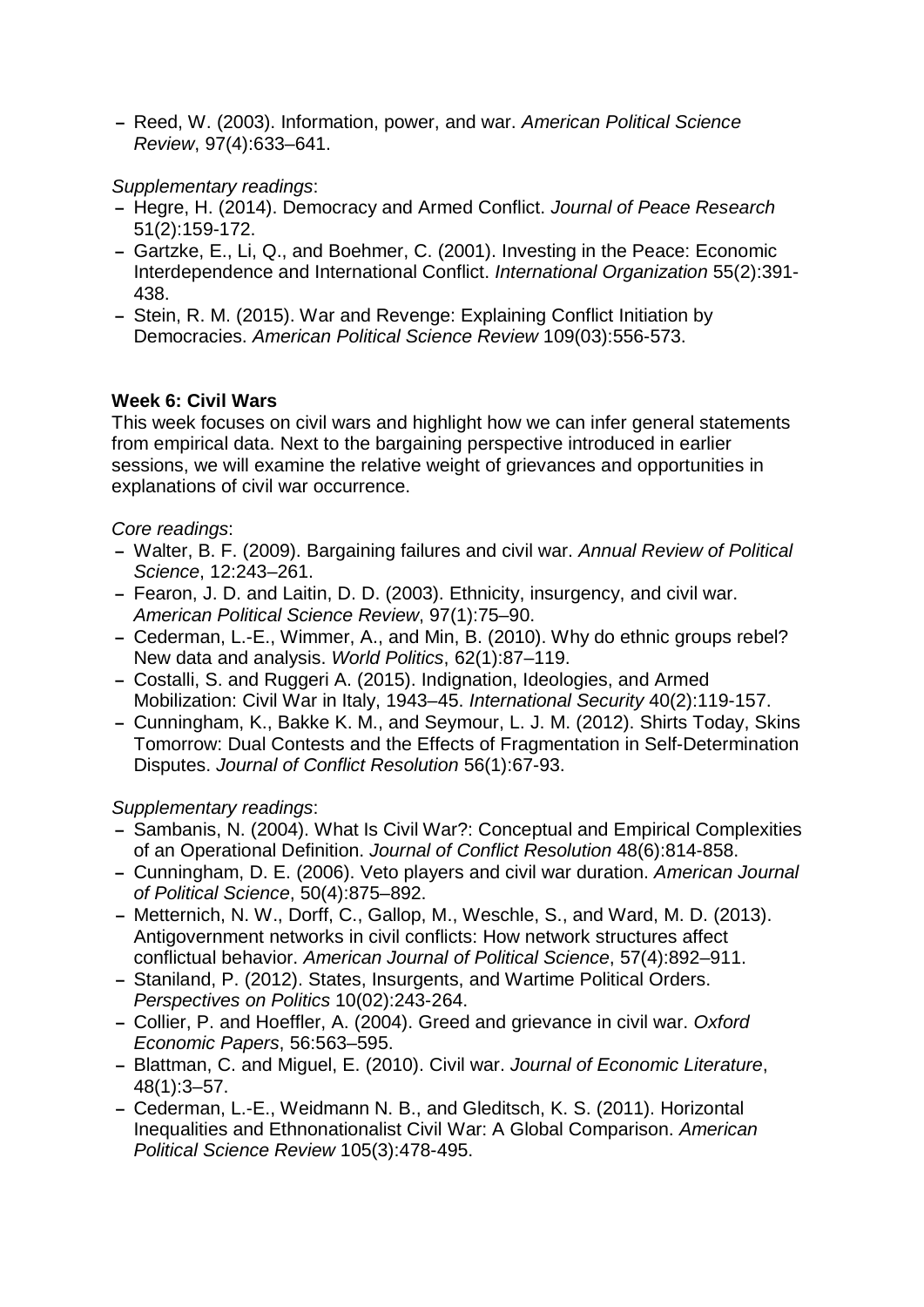- **–** Kalyvas, S. N., and Balcells L. (2010). International System and Technologies of Rebellion: How the End of the Cold War Shaped Internal Conflict. *American Political Science Review* 104(03):415-429.
- **–** Ross, M. (2015). What Have We Learned About the Resource Curse? *Annual Review of Political Science* 18:239-259.
- **–** Paine, J. (2016). Rethinking the Conflict "Resource Curse": How Oil Wealth Prevents Center-Seeking Civil Wars. *International Organization* 70(04):727-761.
- **–** Lujala, P. (2010). The Spoils of Nature: Armed Civil Conflict and Rebel Access to Natural Resources. *Journal of Peace Research* 47(1):15-28.
- **–** Wucherpfennig, J., Metternich, N. W., Cederman, L.-E., and Gleditsch, K. S. (2012). Ethnicity, the state, and the duration of civil war. *World Politics*, 64(1):79– 115.
- **–** Stewart, F. (2008). Horizontal Inequalities and Conflict: An Introduction and some Hypotheses. In *Horizontal Inequalities and Conflict: Understanding Group Violence in Multiethnic Societies*, edited by F. Stewart. Basingstoke: Palgrave Macmillan. 3-24.
- **–** Roessler, P. G. (2011). The Enemy Within: Personal Rule, Coups, and Civil War in Africa. *World Politics* 63(2):300-346.
- **–** Gurr, T. R. (1968). Psychological Factors in Civil Violence. *World Politics* 20(2):245-278.
- **–** Wood, E. J. (2003). *Insurgent Collective Action and Civil War in El Salvador*. Cambridge: Cambridge University Press.
- **–** Hegre, H. and Sambanis N. (2006). Sensitivity Analysis of Empirical Results on Civil War Onset. *Journal of Conflict Resolution* 50(4):508-535.

### **Week 7: Terrorism**

Terrorism is a common feature in today's wars and also used outside of conventional armed confrontations. In this week's session, we will look at the strategic functions of terrorist strategies, the system and individual-level roots of terrorism, as well as the effects (and effectiveness) of this form of political violence. The supplementary readings cover additional topics, such as the role of religion in contemporary transnational terrorism and the policy responses available to political decision makers.

#### *Core readings*:

- **–** Sandler, T. (2014). The Analytical Study of Terrorism. *Journal of Peace Research* 51(2):257-271.
- **–** Kydd, A. H. and Walter, B. F. (2006). The strategies of terrorism. *International Security*, 31(1):49–80.
- **–** Fortna, V. P. (2015). Do Terrorists Win? Rebels' Use of Terrorism and Civil War Outcomes. *International Organization* 69(3):519-556.
- **–** Goodwin, J. (2006). A Theory of Categorical Terrorism. *Social Forces* 84(4):2027- 2046.
- **–** McCauley, C. and Moskalenko, S. (2017). Understanding Political Radicalization: The Two-Pyramids Model. *American Psychologist* 72(3): 205-216.

### *Supplementary Readings*:

**–** Tilly, C. (2004). Terror, Terrorism, Terrorists. *Sociological Theory* 22(1):5-13.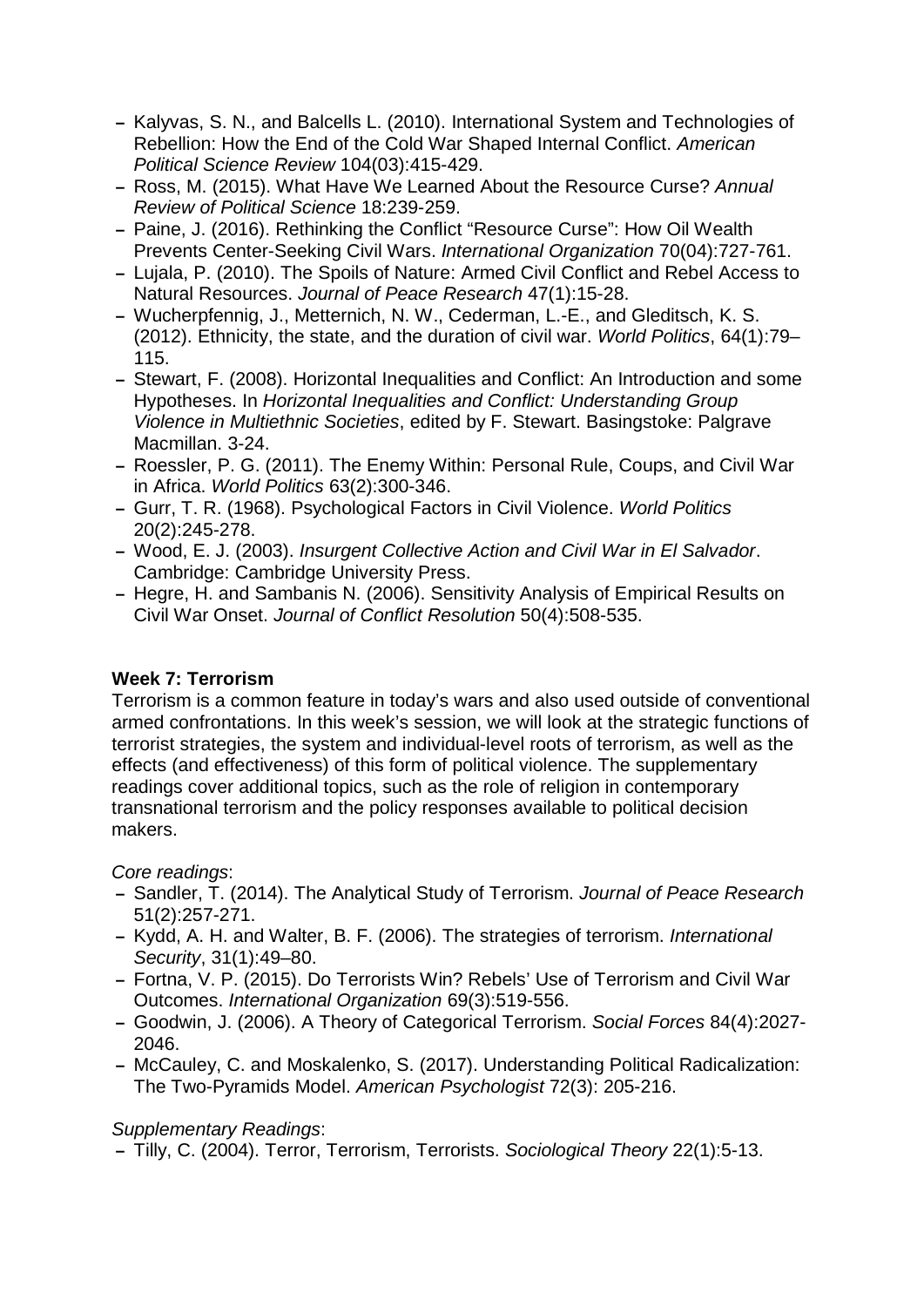- **–** Rapoport, D. C. (2002). The Four Waves of Rebel Terror and September 11. *Anthropoetics* 8(1): 1-17.
- **–** Shapiro, J. N. (2012). Terrorist Decision-Making: Insights from Economics and Political Science. *Perspectives on Terrorism* 6(4-5):5-20.
- **–** de la Calle, L. and Sanchez-Cuenca, I. (2012). Rebels without a Territory: An Analysis of Nonterritorial Conflicts in the World, 1970-1997. *Journal of Conflict Resolution* 56(4):580-603.
- **–** Abrahms, M. and Potter, P. B. K. (2015). Explaining Terrorism: Leadership Deficits and Militant Group Tactics. *International Organization* 69(2):311-342.
- **–** Pape, R. A. (2003). The strategic logic of suicide terrorism. *American Political Science Review*, 97(3):343–361.
- **–** Goodwin, J. (2006). What Do We Really Know About (Suicide) Terrorism? *Sociological Forum* 21(2):315-330.
- **–** Bueno de Mesquita, E. and Dickson, E. S. (2007). The Propaganda of the Deed: Terrorism, Counterterrorism, and Mobilization. *American Journal of Political Science* 51(2):364-381.
- **–** Kydd, A. and Walter, B. F. (2002). Sabotaging the Peace: The Politics of Extremist Violence. *International Organization* 56(2):263-296.
- **–** Thomas, J. (2014). Rewarding Bad Behavior: How Governments Respond to Terrorism in Civil War. *American Journal of Political Science* 58(4):804-818.
- **–** Abrahms, M. (2012). The Political Effectiveness of Terrorism Revisited. *Comparative Political Studies* 45(3):366-393.
- **–** Piazza, J. A. (2008). Incubators of Terror: Do Failed and Failing States Promote Transnational Terrorism? *International Studies Quarterly* 52(3):469–488.
- **–** Braithwaite, A. (2015). Transnational Terrorism as an Unintended Consequence of a Military Footprint. *Security Studies* 24(2):349-375.
- **–** Wilson, M. C. and Piazza, J. A. (2013). Autocracies and terrorism: Conditioning effects of authoritarian regime type on terrorist attacks. *American Journal of Political Science*, 57(4):941–955.
- **–** Hegghammer, T. (2013b). Should i stay or should i go? Explaining variation in western jihadists' choice between domestic and foreign fighting. *American Political Science Review*, 107(1).
- **–** Piazza, J. A. (2009). Is Islamist Terrorism More Dangerous?: An Empirical Study of Group Ideology, Organization, and Goal Structure. *Terrorism and Political Violence* 21(1):62-88.
- **–** Isaacs, M. (2016). Sacred Violence or Strategic Faith? Disentangling the Relationship between Religion and Violence in Armed Conflict. *Journal of Peace Research* 53(2):211-225.
- **–** Kalyvas, S. N. (2014). The logic of violence in the Islamic State's war. The Monkey Cage. Online: [https://www.washingtonpost.com/news/monkey](https://www.washingtonpost.com/news/monkey-cage/wp/2014/07/07/the-logic-of-violence-in-islamic-states-war/)[cage/wp/2014/07/07/the-logic-of-violence-in-islamic-states-war/](https://www.washingtonpost.com/news/monkey-cage/wp/2014/07/07/the-logic-of-violence-in-islamic-states-war/)
- **–** Moghaddam, F. M. (2005). The Staircase to Terrorism: A Psychological Exploration. *American Psychologist* 60(2):161-169.
- **–** Berrebi, C. and Klor, E. F. (2008). Are Voters Sensitive to Terrorism? Direct Evidence from the Israeli Electorate. *American Political Science Review* 102(3):279-301.
- **–** Hirsch-Hoefler, S., Canetti-Nisim, D., Rapaport, C. and Hobfoll, S. E. (2014). Conflict will Harden your Heart: Exposure to Violence, Psychological Distress, and Peace Barriers in Israel and Palestine. *British Journal of Political Science* 46(4):845-859.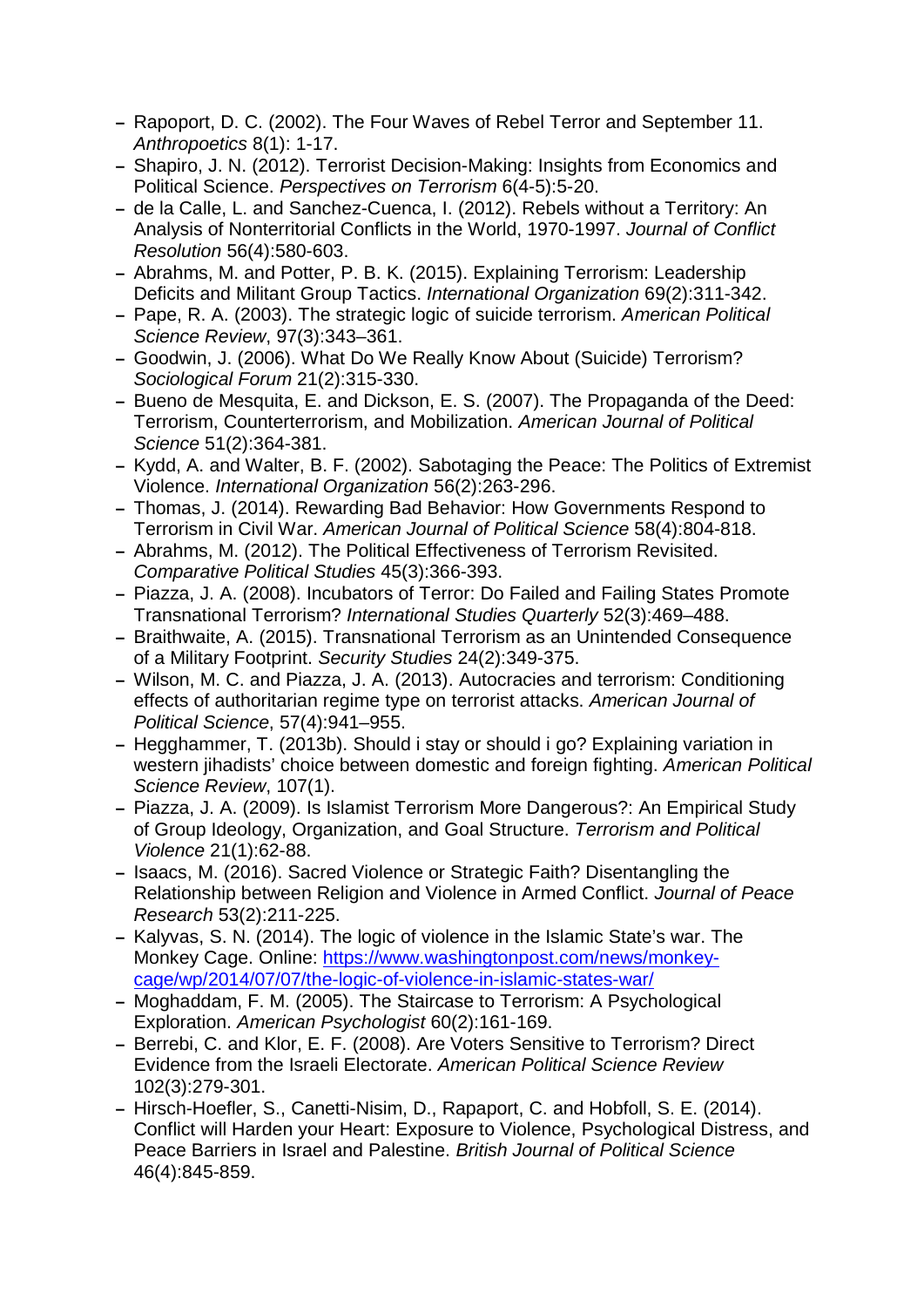- **–** Gaibulloev, K. and Sandler, T. (2014). An Empirical Analysis of Alternative Ways that Terrorist Groups End. *Public Choice* 160(1-2):25–44.
- **–** Lehrke, J. P. and Schomaker, R. (2016). Kill, Capture, or Defend? The Effectiveness of Specific and General Counterterrorism Tactics Against the Global Threats of the Post-9/11 Era. *Security Studies* 25(4):729-762.

#### **Week 8: Violence against civilians**

During this week we will examine the logic of genocide, large-scale violence against civilians, and state repression. While the core readings chiefly focus on the causes of civilian victimization, the supplementary material also includes research on its consequences.

*Core readings*:

- **–** Davenport, C. (2007). State repression and political order. *Annual Review of Political Science*, 10(1):1–23.
- **–** Valentino, B. A. (2014). Why we kill: The political science of political violence against civilians. *Annual Review of Political Science*, 17:89–103.
- **–** Harff, B. (2003). No lessons learned from the holocaust? Assessing risks of genocide and political mass murder since 1955. *American Political Science Review*, 97(1):57–73.
- **–** Fjelde, H. and Hultman, L. (2014). Weakening the Enemy: A Disaggregated Study of Violence against Civilians in Africa. *Journal of Conflict Resolution* 58(7):1230- 1257.
- **–** Humphreys, M. and Weinstein, J. M. (2006). Handling and Manhandling Civilians in Civil War. *American Political Science Review* 100(3):429-447.

- **–** Kalyvas, S. N. (2006). *The Logic of Violence in Civil War*. Cambridge University Press, Cambridge. Chapter 6.
- **–** Owens, P. B., Su, Y., and Snow, D. A. (2013). Social Scientific Inquiry Into Genocide and Mass Killing: From Unitary Outcome to Complex Processes. *Annual Review of Sociology* 39(1):69-84.
- **–** Straus, S. (2012). Retreating from the Brink: Theorizing Mass Violence and the Dynamics of Restraint. *Perspectives on Politics* 10(02):343-362.
- **–** Valentino, B., Huth P., and Balch-Lindsay, D. (2004). "Draining the Sea": Mass Killing and Guerrilla Warfare. *International Organization* 58(02):375-407.
- **–** Hagan, J. and Rymond-Richmond, W. (2008). The Collective Dynamics of Racial Dehumanization and Genocidal Victimization in Darfur. *American Sociological Review* 73(6):875–902.
- **–** Salehyan, I., Siroky, D. and Wood, R. M. (2014). External Rebel Sponsorship and Civilian Abuse: A Principal-Agent Analysis of Wartime Atrocities. *International Organization* 68(3):633-661.
- **–** Balcells, L. (2010). Rivalry and Revenge: Violence against Civilians in Conventional Civil Wars. *International Studies Quarterly* 54(2):291–313.
- **–** Wood, R. M. (2010). Rebel Capability and Strategic Violence against Civilians. *Journal of Peace Research* 47(5):601-614.
- **–** Lyall, J. (2009). Does Indiscriminate Violence Incite Insurgent Attacks? Evidence from Chechnya. *Journal of Conflict Resolution* 53(3):331-362.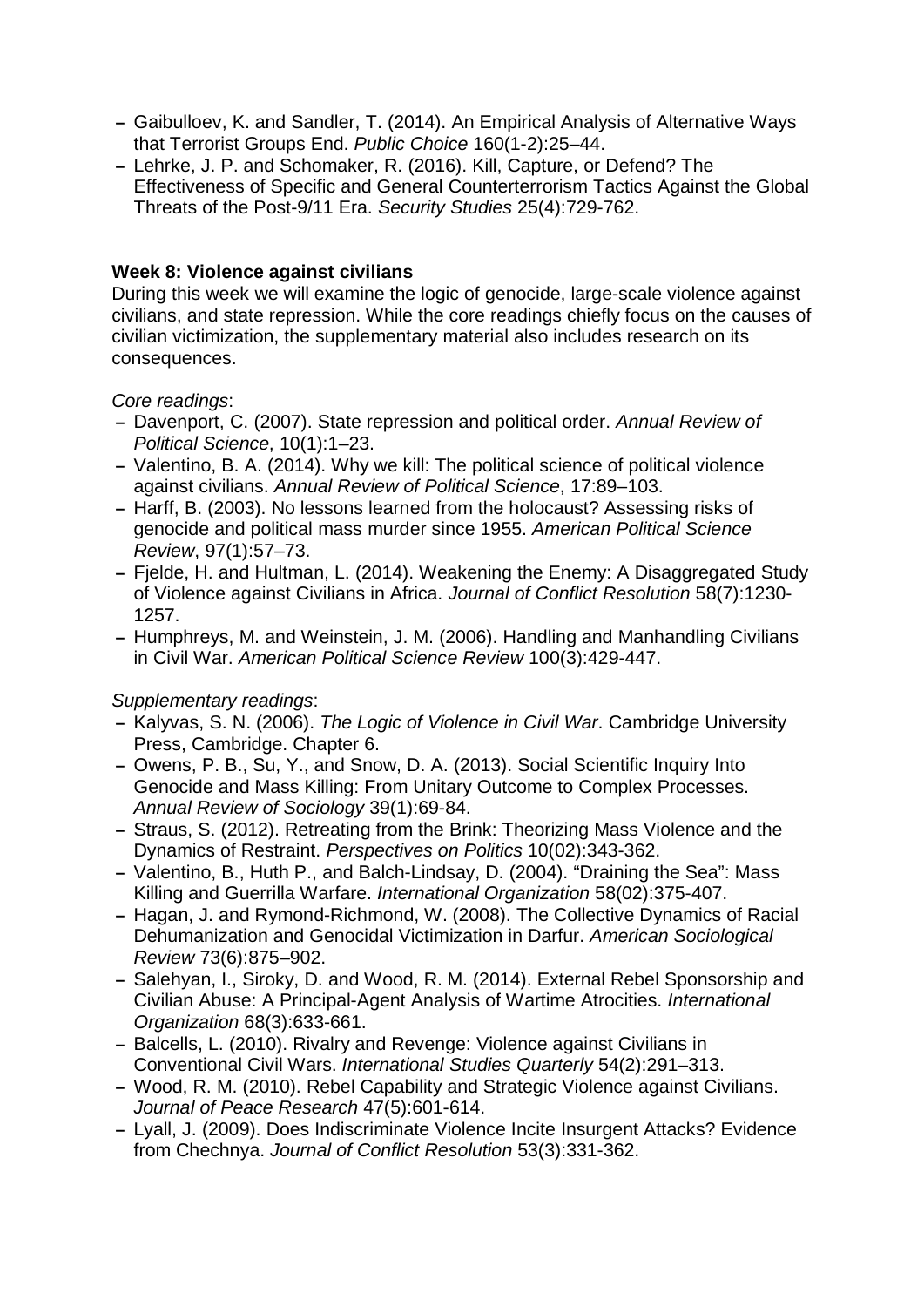- **–** Schutte, S. (Forthcoming). Violence and Civilian Loyalties: Evidence from Afghanistan. *Journal of Conflict Resolution*.
- **–** Cohen, D. K. (2013). Explaining rape during civil war: cross-national evidence (1980– 2009). *American Political Science Review*, 107(03):461–477.
- **–** Siegel, D. A. (2011). When does repression work? Collective action in social networks. *The Journal of Politics*, 73(04):993–1010.
- **–** Moore, W. H. (1998). Repression and dissent: Substitution, context, and timing. *American Journal of Political Science*, 851–873.
- **–** Carey, S. C. and Mitchell, N. J. (2017). Progovernment Militias. *Annual Review of Political Science* 20:127-147.
- **–** Mason, T. D. and Krane, D. A. (1989). The Political Economy of Death Squads: Toward a Theory of the Impact of State-Sanctioned Terror. *International Studies Quarterly* 33(2):175-198.

#### **Week 9: Analyzing conflict III: Transnational Factors**

During this week we consider transnational factors that are relevant to issues of peace and security. These include, amongst other, diffusion processes, transnational constellations, ethnic kin, and conflict externalities.

#### *Core readings*:

- **–** Forsberg, E. (2016). Transnational Dimensions of Civil Wars: Clustering, Contagion, and Connectedness. In *What Do We Know About Civil Wars?*, edited by Mason, T. D. and McLaughlin Mitchell, S. Lanham, MD: Rowman & Littlefield. 75-90.
- **–** Buhaug, H. and Gleditsch, K. S. (2008). Contagion or confusion? Why conflicts cluster in space. *International Studies Quarterly*, 52(2):215–233.
- **–** Cederman, L.-E., Gleditsch, K. S., Salehyan, I., and Wucherpfennig, J. (2013). Transborder ethnic kin and civil war. *International Organization*, 67(02):389–410.
- **–** Salehyan, I. (2008). The externalities of civil strife: Refugees as a source of international conflict. *American Journal of Political Science*, 52(4):787–801.
- **–** Metternich, N. W., Minhas, S., and Ward, M. D. (Forthcoming). Firewall? or Wall on Fire? A Unified Framework of Conflict Contagion and the Role of Ethnic Exclusion. *Journal of Conflict Resolution*.

- **–** Walter, B. F. (2017). The New New Civil Wars. *Annual Review of Political Science* 20(1):469-486.
- **–** Buhaug, H. (2010). Climate not to blame for African civil wars. *Proceedings of the National Academy of Sciences*, 107(38):16477–16482.
- **–** Salehyan, I. (2007). Transnational rebels: Neighboring states as sanctuary for rebel groups. *World Politics*, 59(2):217–242.
- **–** Gleditsch, K. S. and Beardsley, K. (2004). Nosy neighbors. *Journal of Conflict Resolution*, 48(3):379–402.
- **–** Kathman, J. D. (2010). Civil war contagion and neighboring interventions1. *International Studies Quarterly*, 54(4):989–1012.
- **–** Salehyan, I. (2009). *Rebels without borders: transnational insurgencies in world politics*. Cornell University Press, Ithaca.
- **–** Salehyan, I. and Gleditsch, K. S. (2007). Refugees and the spread of civil war. *International Organization*, 60(2):335–366.